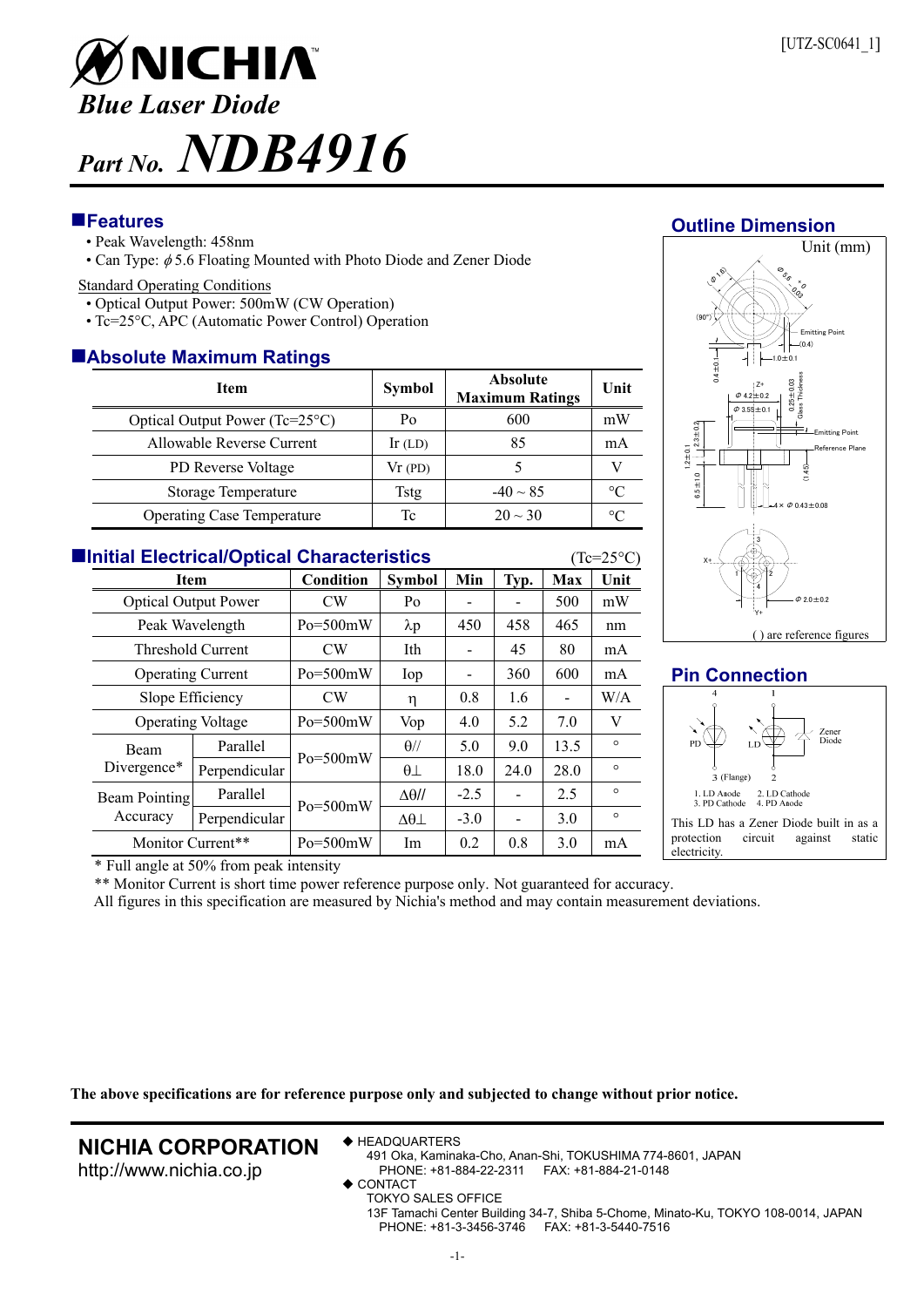# ØNICHIA®

# **Typical Characteristics**